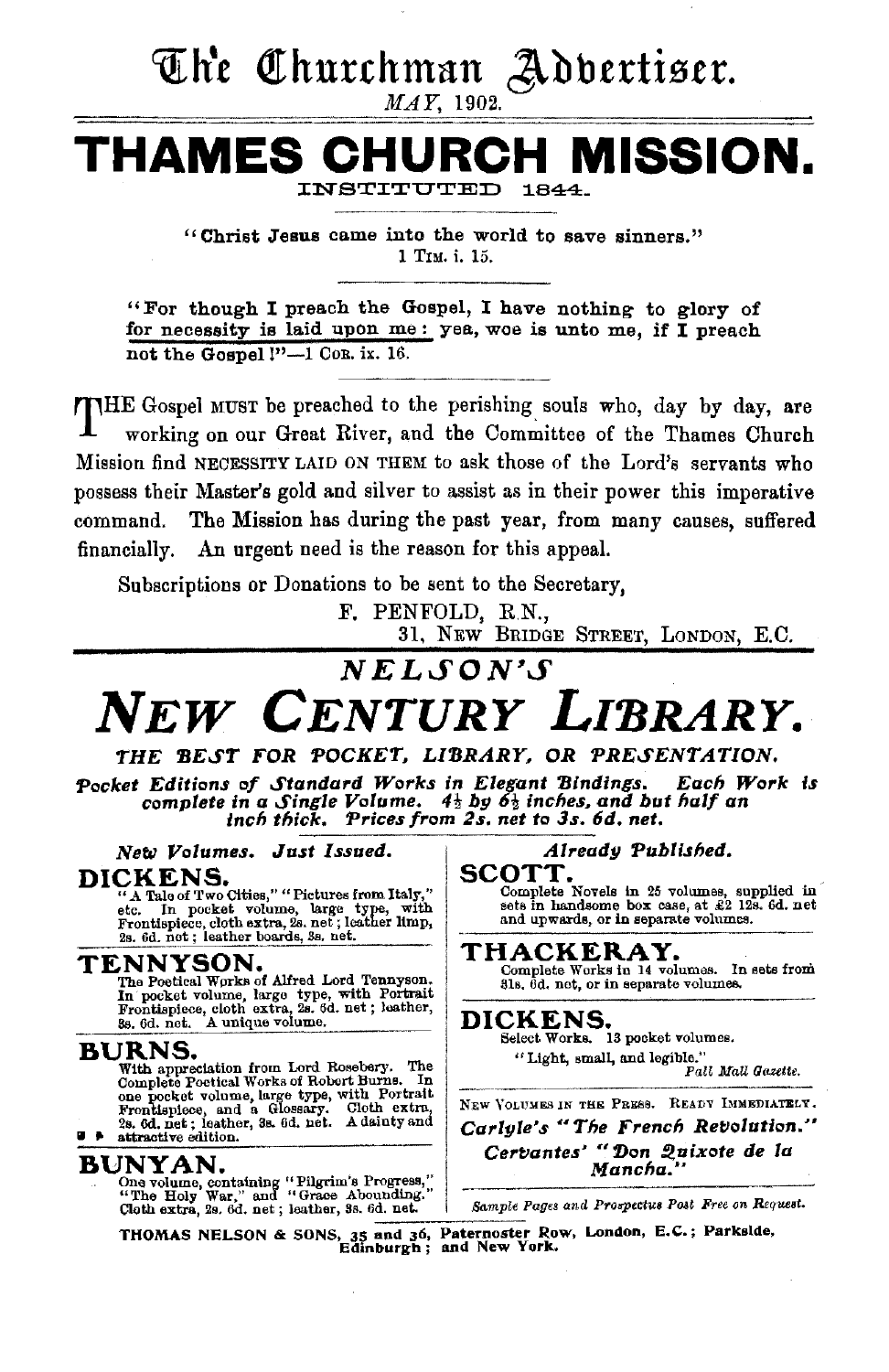

Handsome bevelled cloth gilt. 3s. 6d. WONDERLAND WONDERS.

By the Rev. JOHN ISABELL, F.E.S.,<br>Author of "The insect World," etc. Many first-class Illustrations by Louis Wain and others.

Handsomely bound, with Illustrations. 346<br>pages. 3s. 6d.

SHADOW LIFTED; or, The Home **THE** Magnet.

By ANNIE LUCAS, Author of "Leonie."

Illustrated Edition of the Popular Work. Large crown 8vo., cloth gilt, bevelled, 5s. DAYSPRING: A Story of the Time of William Tyndale.

By the late EMMA MARSHALL,<br>Author of "Mother and Son," etc.

For Presentation. Bevelled gilt. Tenth Thousand.

COURTSHIP AND MARRIAGE: Sidelights of Home Life.

By the EDITOR of "Home Words."

"A bright little book, which contains sage and timely counsel. The volume need not be regarded as exclusively designed for those who contemplate entering the married state; it may be read with profit by others."-Christian.

An Illustrated Booklet, together with Lista of Books specially offered this Season at reduced prices, will<br>be sent to any reader of "CHURCHMAN" on application to the Manager,

LONDON: "HOME WORDS" OFFICE, 11, LUDGATE SQUARE, LUDGATE HILL, E.C.

Now Ready.

"These hymns offer us, in effect, a substitute for Keble's 'Christian Year.'"-Revord.

With many Illustrations. Te<br>Price 1s. 6d.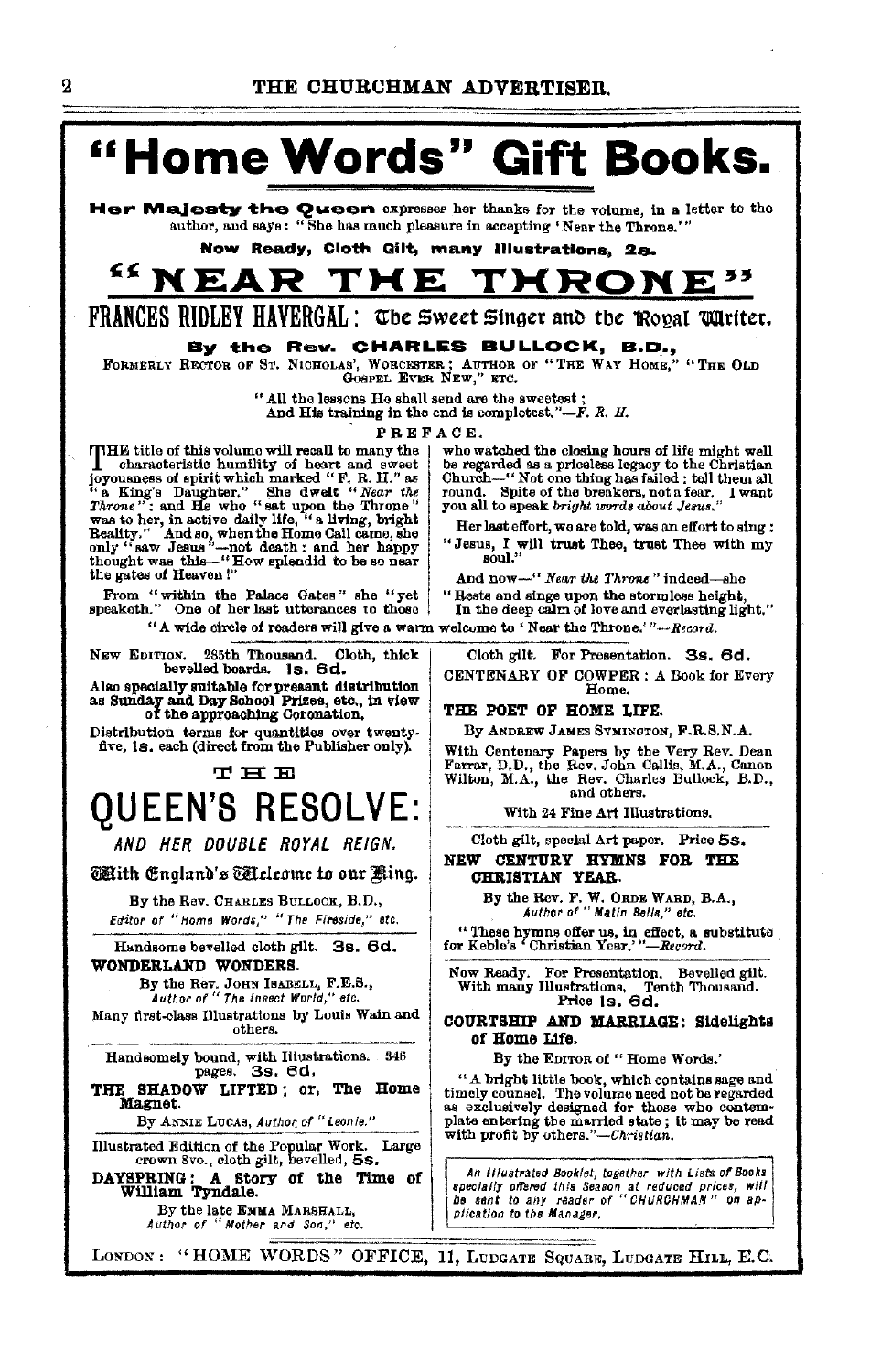# **CHURCH MISSIONARY SOCIETY.**

For the Spread of Information about its Operations and the Deepening of Missionary Zeal, the Society publishes the following MAGAZINES, BOOKS, PAMPHLETS, etc.

**BOOKS OF REFERENCE.** 

**FULL PARTICULARS** Vide CATALOGUE.

HISTORY OF THE CHURCH MISSIONARY SOCIETY. Its Environment, its Men, and its Work. By EUGENE STOCK. In Three Vols. Demy 8vo., with many pages of photographs, 188, net. (Press Notices, etc., on application.)

ONE HUNDRED YEARS: Being the Short History of the C.M.S. 212 pages. Crown 8vo., cloth boards, 1s.

C.M. ATLAS. Eighth Edition. In Four Parts, prices respectively 4s., 5s., 5s., 1s., or complete in One Volume, 15s.

THE GLEANER'S ATLAS AND KEY TO THE CYCLE OF PRAYER. 1901 Edition. 1s. net. MANUAL FOR STEWARDS AT MISSIONARY LOAN EXHIBITIONS. 1s. net. JAPAN AND THE JAPAN MISSION. 2s. 6d. (limp cloth, 2s.).

THE STORY OF THE CHEH-KIANG MISSION. 2s, 6d.

THE GLORIOUS LAND: SHORT CHAPTERS ON CHINA. 1s.

ALSO A SERIES OF PAMPHLETS ON THE MISSIONS. List on Application.

### **BOOKS FOR** THE YOUNG.

MISSIONARY PAINTING BOOK. Small 4to. With Notes, 1s. THE SUBJECTS OF THE SHAH. Imperial 16mo., 1s. WITH NOTEBOOK AND CAMERA. Small 4to. Coloured cloth, 2s. 6d.; paper boards, 1s. 6d. THE GREAT BIG WORLD. A Missionary Walk in the Zoo. 1s. 6d. BOY"AND BOYS: IN VARIOUS LANDS. Crown Svo., 1s.<br>GIRL AND GIRLS: IN MANY LANDS. Crown Svo., 1s. A MISSIONARY ALPHABET FOR LITTLE FOLKS. Crown 4to., 9d. AND OTHER BOOKS OF A SIMILAR CHARACTER.

**MONTHLY MAGAZINES.** 

### **SPECIMEN PACKET FREE.**

ALL WELL **ILLUSTRATED.** 

THE C.M. INTELLIGENCER. Eighty pages. Royal 8vo., in Wrapper, with Frontispiece. 6d. THE O.M. GLEANER. Sixteen pages. Freely Illustrated. Price Id. The Society's Popular Magazine. Special Edition on Art Paper. Price 2d.

MERCY AND TRUTH. Thirty-two pages. Illustrated. Price 1d. A Record of Modical Mission Work.

AWAKE! Twelve pages. Illustrated. Price  $\frac{1}{2}d$ . A cheap Magazine for Adults.<sup>4</sup><br>THE ROUND WORLD. A Magazine for Boys and Girls. Sixteen pages. Illustrated. Price  $\frac{1}{2}d$ .

### **ANNUAL PUBLICATIONS.**

C.M. ALMANACK. On a Sheet, printed in Two Colours. Id.

C.M. POCKET BOOK. Limp Roan, Band or Tuck. 1s. 4d.

**C.M. POCKET KALENDAR.** Paper cover. 3d.

VOLUMES OF THE MAGAZINES. See Catalogue.

ANNUAL REPORT, &c.

THE ALMANACK

CAN BE LOCALIZED.

**SPECIMEN PAGES** 

**HYMN BOOK FREE.** 

### **FULL CATALOGUE** POST FREE.

Which includes, amongst many other Publications-

C.M. HYMN BOOK, ILLUSTRATED CYCLE OF PRAYER, MAPS, GAMES, DIAGRAMS, SERVICES OF SONG, Etc.

The Society's Publications may be obtained through Booksellers, from the C.M.S. Special Agencies at Bristol, Clifton, Dublin, Newcastle-on-Tyne, Nottingham, and Reading, or from the O.M.S. House, Salisbury Square, London, E.C. Orders for London should be addressed "Lay Secretary," and cheques, etc., made payable to Mr. D. Marshall Lang.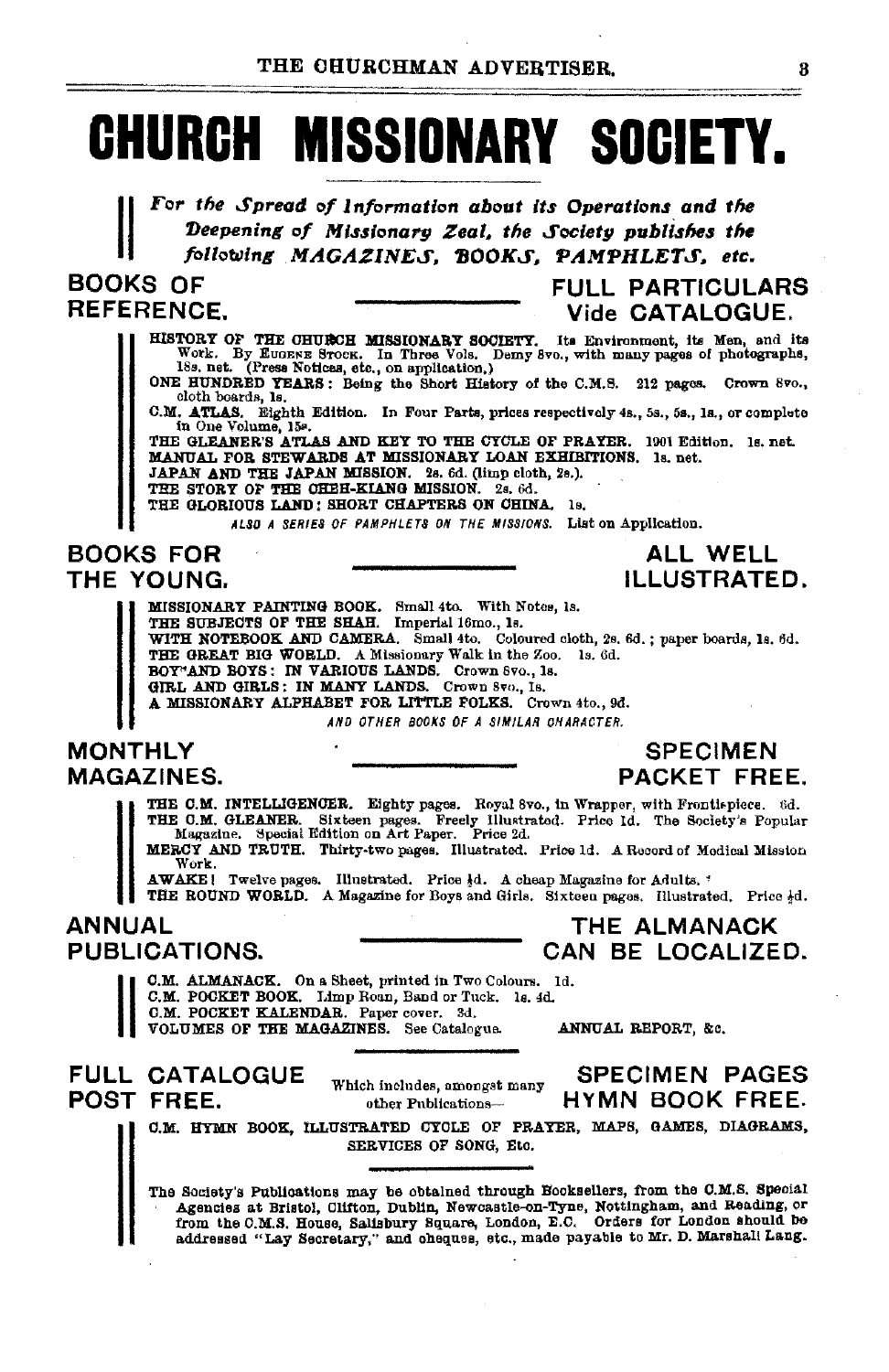# **BY THE LATE** *THIRD EDITION nowready.*  **BISHOP OF LONDON.**

# **The Storg of Some ENGLISH SHIRES.**

**By the late MANDELL CREIGHTON, D.D., Lord Bishop of London.** 

Author of "Queen Elizabeth," " A History of the Papacy," etc.

**Demy avo., cloth gilt, 6s. net.** · (By post, 6s. 4d.)

"This simple and clear reprint of Dr. Creighton's work is most welcome, and will be a useful addition to many a library and bookshelf."-Morning Post.

"The Bishop was never more happy than when dealing with local history. He gave it a breadth and vitality which made it almost a liberal education in *itsel£."-Times.* 

"Fine scholarship, adequate knowledge, and an easy style of writing are rarely combined. All these qualities were conspicuous in the late Dr. Creighton's work, and we therefore welcome this re-issue." *-A thenceum.* 

"A happy combination of accuracy and picturesqueness." $-Spectator$ .

" There is not a superfluous phrase, each paragraph is pregnant with information, and the whole is well balanced; Dr. Creighton's intellectual powers were of exceptional width."-*Literature.* 

# **BY THE BISHOP OF DURHAM.**

# **·THOUOHTS FOR THE SUNDAYS OF THE YEAR.**

**By the BISHOP OF DURHAM, Dr. Handley C. G. Moule.** 

Crown 8vo., cloth gilt, **3s. 6d.** 

*FIRST FOUR EDITIONS exhausted in a few weeks. FIP'TH EDITION now ready.* 

"It is an interesting coincidence that when Dr. Moule's appointment is being hailed with satisfaction by all sections of the community there should issue from his pen a book-prepared before there was any thought of his preferment-in which his true sympathy with all who are in Christ is frankly expressed. If we assume that unconsciously to himself Dr. Moule was preparing a manifesto of the spirit in which he enters on his new sphere, *Thoughts for the Sundays fifthe Year* may be bailed as a cause for almost national congratulation."-Ohristian.

" 'The Secret of the Lord ' is with the writer, and kindred spirits will find very welcome light and refreshment in his chapters."-Life of Faith.

"There is not a chapter in the book which does not yield some wise direction, some searching or some bracing thought. We have rarely met a devotional volume of more solid value."- *Record.* 

"There is no living theologian who is better qualified to write such a work than Dr. Moule." *-Spectator.* 

"Thoughtful, wholesome, stimulating."-Christian World.

 $\cdot$  It contains admirable examples of Dr. Moule's clear insight into the deeper meanings of Scripture, and his ability to throw new and suggestive sidelights upon even the most familiar passages."—Rock.

'' Marked by simplicity, directness, and freshness. Whatever his topic, Dr. Moule contrives to avoid the purely commonplace." $-Globe.$ 

A mine of gems; a garden of beauty; a mountain top of heavenly vision and inspiring teaching."-Sword and Trowel.

**Published by the RELIGIOUS TRACT SOCIETY, 66, Paternoster Row, London.**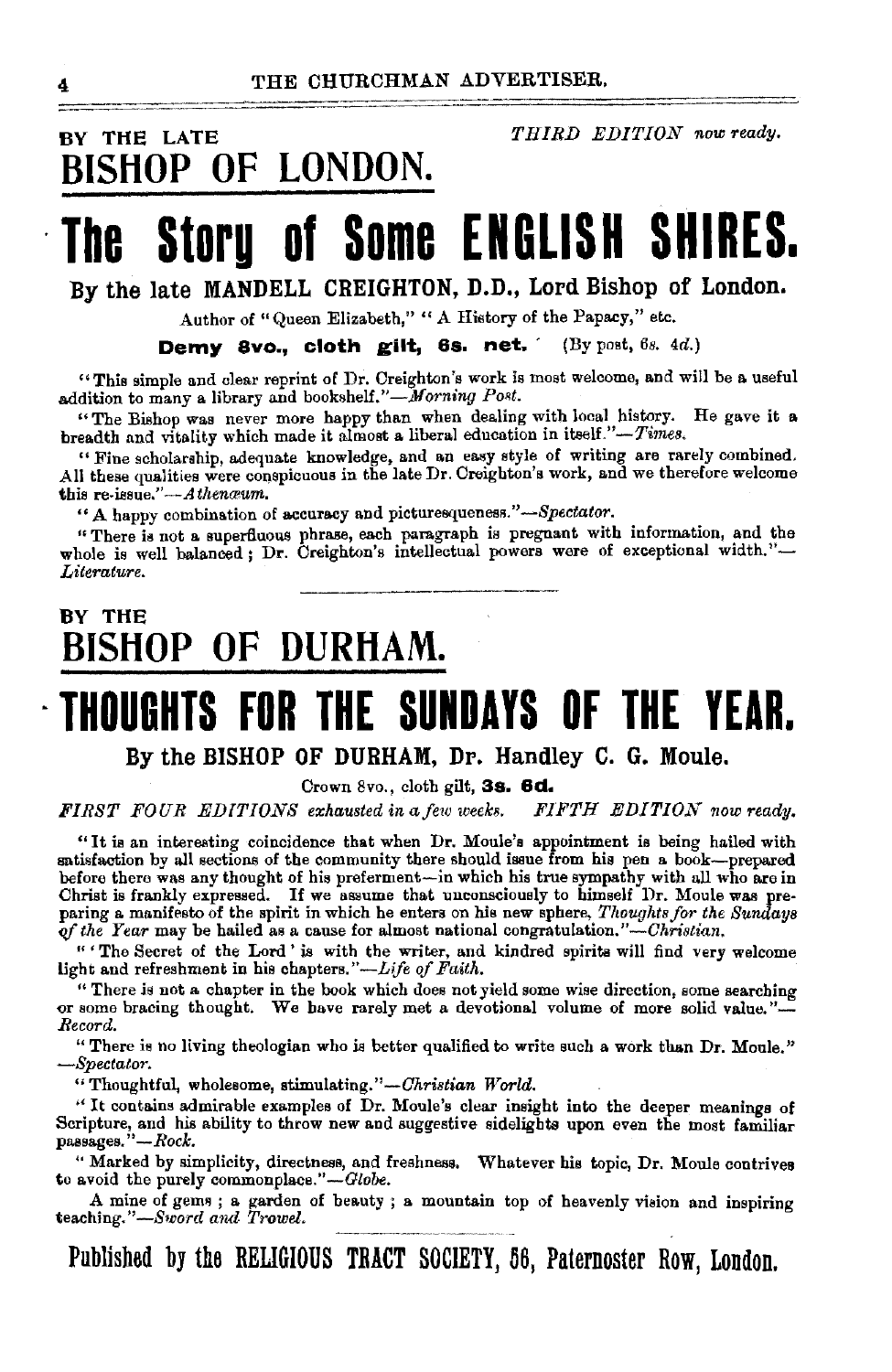# **The KING'S PRINTERS' NEW**  PRAYER BOOKS. **WITH** THE

|                         | <b>ASK FOR THE</b> |  |
|-------------------------|--------------------|--|
| KING'S                  |                    |  |
| <i><b>PRINTERS'</b></i> |                    |  |
| NEW                     |                    |  |
| <i><b>EDITIONS.</b></i> |                    |  |

NEW ACCESSION SERVICE and the Alterations in the Royal Titles recently ordered.

**Kindly write to the King's Printers 'for LIST OF BOOKS, which will be mailed gratis and post free.** 

De8crlption wlll be found therein of the below named :

Special Editions of the Book of Common Prayer:

THE ANNEXED BOOK OF 1662 in type (with three Appendices).<br>KING EDWARD THE SEVENTH'S PRAYER BOOK.<br>BARRY'S TEACHER'S PRAYER BOOK (with Glossary). New Edition.<br>CHILD'S GUIDE TO THE BOOK OF COMMON PRAYER.<br>THE HISTORICAL PRAYER

## The King's Printers' New Illustrated Works for Bible Students:

BALL'S "LIGHT FROM THE EAST." A First Handbook of Biblical Archrenlogy. KENYOY'S "OCR BIBLE AND THE ANCIENT MANUSCRIPTS." (New Edition, 29 Facsimiles.)

SECOND EDITION. Also in three volumes (sold separately).

WOOD'S "HEBREW MONARCHY: ITS HISTORY AND PURPOSE." Being the Bible Text, in<br>cluding Extracts from the Prophetical Books, arranged, with a Harmony of the Parallel Narratives, and a<br>Commentary. With an Introduction by R. PAY Commentary. With an I<sub>28</sub> Coloured Illustrations.)

# The King's Printers' Bible Student's Library:

Completion in Eleven Volumes.

The late Da. SHARPE. Vol. IX.-"THE STUDENT'S HANDBOOK TO THE PSALMS." Gs.

Principal DouGLAS. Vol. X.-" SAMUEL .AND HIS AGE: A STUDY IN TBE CONSTITUTIONAL HISTORY OF ISRAEL." (With Frontispiece.) 6s.

CANON GREDLESTONE. Vol. XI.—"THE GRAMMAR OF PROPHECY; AN ATTEMPT TO DISCOVER THE METHOD UNDERLYING THE PROPHETIC SCRIPTURES." 65<br>The characteristic phenomena of prodiction have been simply noted down. The chief forms of p

GIRDLESTONE'S "STUDENT'S DEUTERONOMY": A Corrected Translation, with Notes and References infull to the preceding and later books.

# Special Editions of the Holy Bible :

The King's Printer' NEW ILLUSTRATED TEACHER'S BIBLE.<br>NEW CENTRAL REFERENCE ILLUSTRATED TEACHER'S BIBLES.<br>"ROBERT RAIKES" NEW ILLUSTRATED TEACHER'S BIBLE, 'S BIBLE (Emerald 8vo.**)**<br>VARIORUM REFERENCE NEW ILLUSTRATED TEACHER

*And other Valuable Works.* 

EYRE AND SPOTTISWOODE, "bis *(Dajesty's* printers, GREAT NEW STREET, FLEET STREET, LONDON, E.C. 6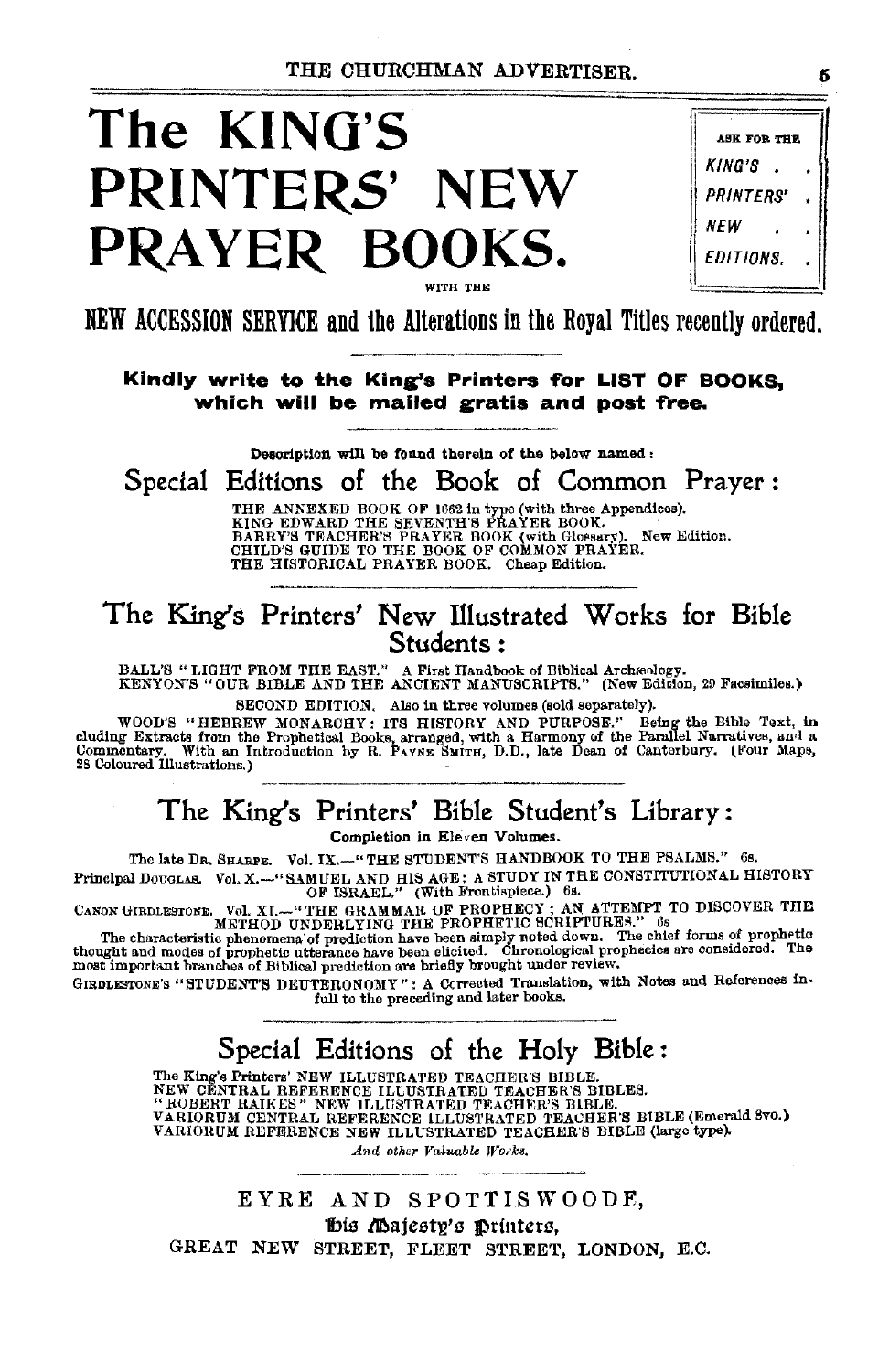# **BOOKS OF THE HOUR.**

CROWN AND EMPIRE: Glimpses of Royal Life. By A. E. KNIGHT. Crown 8vo., 320 pages. Fully Illustrated, handsomely bound, 2s. 6d.

QUEEN ALEXANDRA: The Nation's Pride. By Mrs. C. N. WILLIAMSON. Crown 8vo., 178 pages. Eight Illustrations, cloth gilt, 1s. 6d. net.

KING AND EMPEROR: The Life-History of Edward VII. By ARTHUR MEE. Crown 8vo., 170 pages. Eight full-pa.ge Illustrations on plate paper, cloth boards, la. 6d.

OBTAINABLE FROM ALL BOOKSELLERS.

# Our King and Queen:

SOUVENIR OF THE CORONATION.

With excellent Portraits of the King and Queen, together with fine emblematic Silver Scroll enclosing the Royal Arms.

Price 4d. each; or, free *by* post, 5d.

S. W. PARTRIDGE & CO., 8 & 9, PATERNOSTER ROW, LONDON.

# **OXfORD UNIVERSITY PRESS.**

- HISTORY OF THE CHURCH OF ENGLAND, from the Abolition of the Roman Jurisdiction. By RICHARD WATSON DIXON, D.D. Completing the work: Vols. V and VI. (A.D. 1558 to 1570). Edited by Rev. HENRY GEE, D.D., F.S.A. 8vo, cloth, 82s
- OXFORD BIBLES FOR THE READING DESK. Authorised Version, with References. From 17s. 6d. ; Text only, from 4s. 6d.

FOLIO EDITION OF THE REVISED VERSION OF THE HOLY BIBLE. In large type. From £2 10s. ; also with the Apocrypha, buckram, £2 2s. The Revised Version is the<br>joint property of the Universities of Oxford and Cambridge.

- NEW EDITIONS OF THE BOOK OF COMMON PRAYER. For Church use. (Cetalogue and Specimen Pages of any Bookseller).
- THE OXFORD BIBLE FOR TEACHERS. Containing the Authorised or Revised Version of the Holy Scriptures; the "Oxford Helps to the Study of the Bible." 124 full-page Plates, with many Maps, etc. In 20 sizes and 100 styles, from Ss. to £5.
- THE HOLY BIBLE. Two-Version Edition. Being the Authorised Version with the differences of the Revised Version printed in the margins, so that both texts can be read from the same page. Printed in clear type. Central column References. On Oxford India paper, from 10. 6d, ; on Oxford Indi

*ALSO PUBLISHED BY HENRY FROWDB.* 

HISTORICAL CHRISTIANITY : THE RELIGION OF HUMAN LIFE. The substance of six lectures delivered to Oxford University Extension Students. By THOMAS B.<br>STRONO, B.D., Dean of Christ Church, Oxford. Crown 8vo, half-parcbment, 1s. 6d. net.

Complete Catalogue post free on application.

LONDON: HENRY FROWDE, OXFORD UNIVERSITY PRESS. WAREHOUSE: AMEN CORNER,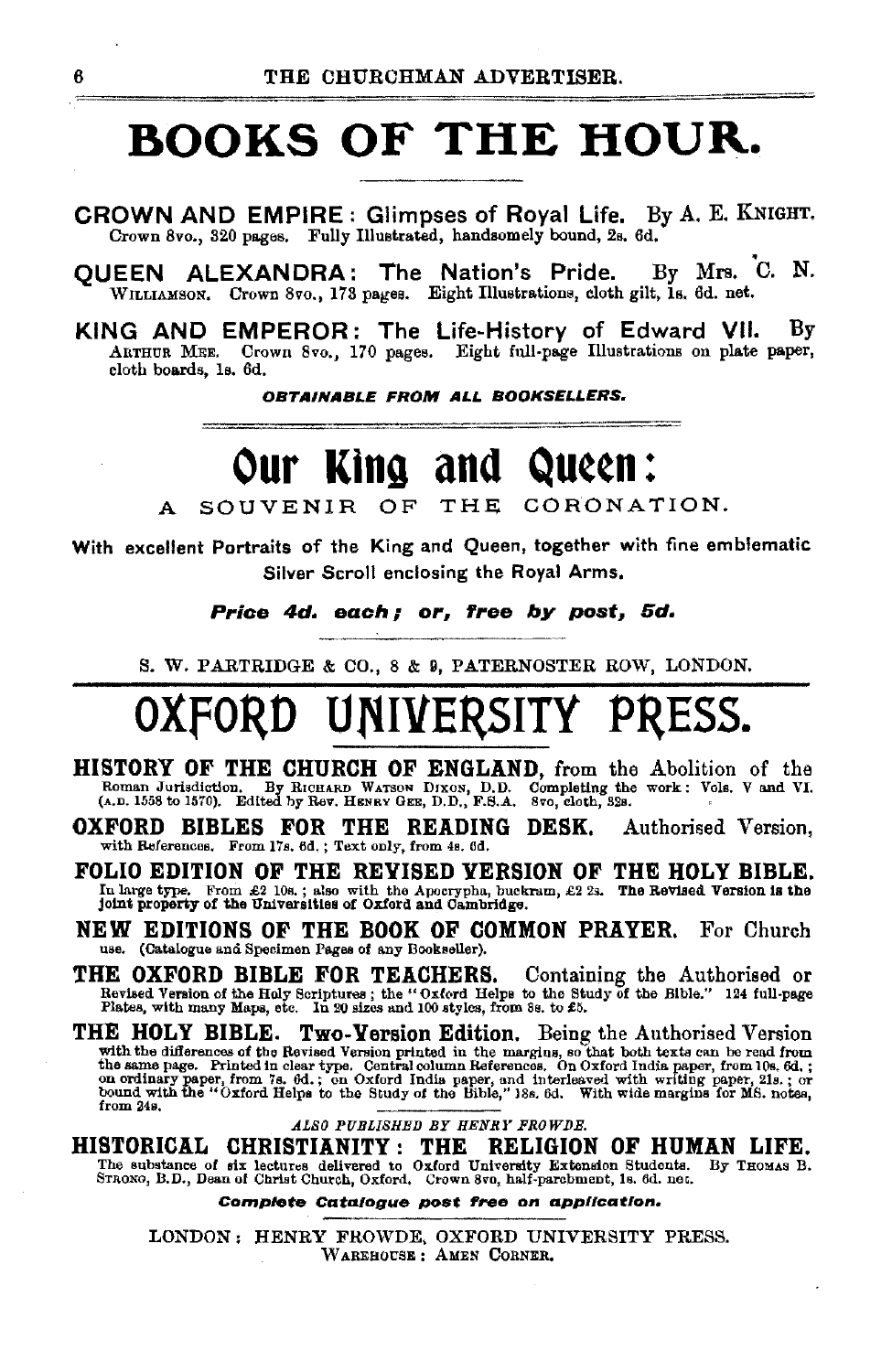# eotonial and eontinental ehureh Soeiety.

Society's House: 9. SERJEANTS' INN, FLEET STREET, E.C.

# THE ANNUAL MEETING

Will be held in the Henry Hoare Memorial Hall, Church House, Westminster, on WEDNES-DAY AFTERNOON, May 7, at 3 o'clock. The chair will be taken by Sir THOMAS FOWELL BUXTON, Bart. The Bight Rev. A. B. TUCKER, Lord Bishop of Uganda; the Bight Rev. Bishop THORNTON, late of Ballarat; the Bev. Canon BOXBY, Rector of Cheltenham; G. A. KING, Esq., and others will take part in the proceedings.

# THE ANNUAL BREAKFAST

Will be given in the Cannon Street Hotel, Cannon Street, on WEDNESDAY MoRNING, May *7,*  at 9 o'clock. The chair will be taken by the Very Rev. the **DEAN OF PETER**-BOROUGH. An Address will be given by the Very Rey. the DEAN OF NORWICH.

# THE ANNUAL SERMON

Will be preached at St. Matthew's Church, St. Petersburgh Place, Bayswater, W., on SUNDAY MORNING, May 4, by the Right Rev. W. RIDLEY, Lord Bishop of Caledonia.. Divine Service commences at 11 o'clock.

# CHRISTIAN COMMUNITY.

### INSTITUTED BY THE HUGUENOTS, l685.

President-SIR GEORGE WILLIAMS. Vice-President-THE EARL OF ABERDEEN, K.G. Treasurer-F. A. BEVAN, Esq. Bankers-BARCLAY, BEVAN & CO., 54, Lombard Street, E.C.

### FOR VISITING AND PREACHING THE GOSPEL IN WORKHOUSES AND OTHER PLACES.

The province of this Society is to preach the Gospel, and in other ways relieve two classes -those who cannot, and those who will not, attend the ordinary places of worship. The work of preaching and visitation is carried on by 450 gratuitous labourers, belonging to every evangelical denomination, the Society being quite interdenominational. Last year the number of Workhouses and Casual Wards visited was 24; number of hearers, 15,000 weekly; several Lodging-houses were visited (2,000 inmates weekly) ; Open Air Stations, 21 ; Mission Ralls and Rooms, 8; Free Meals given, 31,500; Men sheltered for the Night,  $1,228$ ; Tracts dis-<br>tributed,  $170,000$ ; Income, £4,713. Funds are much required.

Contributions or Donations can be paid into the Bank, or will be very gratefully received by the Secretary, Mr. JAMES ATKINSON.

### Office-MEMORIAL HALL, LONDON STREET, BETHNAL GREEN, E.

*N.B.-Tracts, Periodicals, Hospital Letters, and Parcels of Clothing are much needed, and will be gratefully received.*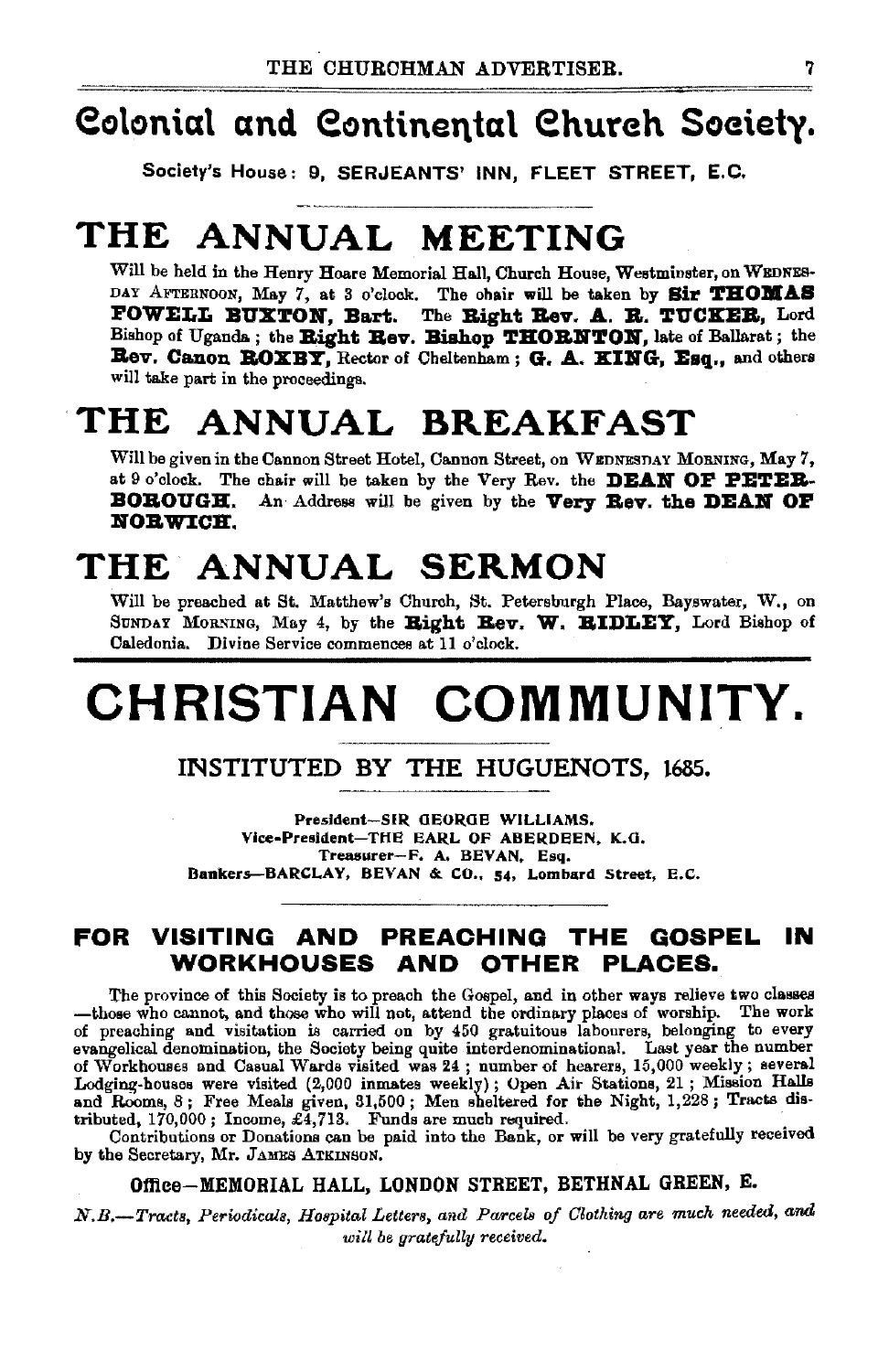# **ELLIOT STOCK'S NEW PUBLICATIONS.**

In crown 8vo., cloth, gilt lettered, price 6s.

# **REDEMPTION ACCORDING TO THE ETERNAL PURPOSE.**

By the Rev. W. SHIRLEY.<br>"The roader of this book lights upon fine passages occasionally, and what is Christian in him heartily "The reader of this book lights upon fine passages occasionally, and what is Christian in him heartily responds."-Literary *World.*<br>**"Profoundly thoughtful, beautifully written."**-Ckristian Commonwealth.

"Will stimulate thought in the attentive *re.uler,"-.Dundee Advertiser.* 

In crown 8vo., cloth, gilt lettered, price ls. 6d. net.

**CHRISTIAN HERESIES.** Classified as Simplifications of Christian Dogmas. A Text·book for Theological Students. By Rev. SYDNEY CLAUDE TICKELL, A.K.C., Author of " Grammatical Analysis by Triple Formula and Genealogy,"<br>etc.

etc.<br>The Right Reverend H. C. G. Moult, D.D., Bishop of Durham : "Accept my thanks for a copy of your<br>tabulated view of heresies, which seems to me to offer a useful and clear programme for fuller instruction."<br>"Distinctly

In crown Svo., cloth, lettered, price 2s. net.

# THE COMING UNITY: the Problem of the Churches.<br>By ALFRED J. HARVEY, M.A., Vicar of Shirehampton with Avonmouth, Author of

"From Suffolk Lad to London Merchant."

In crown 8vo., cloth, gilt lettered, price 2s.

**HEAVEN'S LIGHT OUR GUIDE.** Being Truths and Counsels

for the Wise Ordering of Life.

Extracts from good and great writers.

" An interesting manual of the well-tried commonplaces on the formation of character."-Scotsman. "Judiciously selected and well arranged."-Notts Daily Guardian.

Crown 8vo., cloth, gilt lettered, price 2s. 6d. net.

**A LAMP UNTO MY FEET.** Some Practical Suggestions on the Study of the Principles and Practice of Bible Study. By Mrs. HORACE-PORTER, Author of'' In the Shadow of the Crown," etc.

"The careful, regular use of Mrs. Porter's book with the open Bible cannot fail to lead to robustness of spiritual experience."— $F_{\alpha mily}$  Churchman.

In crown 8vo., cloth, gilt lettered, price 3s. 6d.

**THE HARVEST OF THE SOUL.** An Essay on the Christian Doctrine of Future Reward and Punishment. By R. L. BELLAMY, B.D., Vicar of Silkston. "This is a valuable essay, which we confidently recommend to our readers."-Cirnrch *Review.* 

In crown 8vo., paper cover, price Is.

**SECOND COMING OF CHRIST.** In Relation to Current Events and the Future of the World. By W. M. PASCOE.

In crown 8vo., paper cover, price 6d.

**THE DEVIL AND HIS ANGELS.** Being Extracts from Edward White's " Life in Christ."

"The writer ably shows that no sound argument can be set up against the existence of evil spirits." $-$ *.A.lder8qatt Magazine.* 

In small 4to., bound in Japanese vellum, gilt lettered, price 6d. net.

**BEYOND THE SHADOWS.** The Story of a Death-birth.

ELLIOT STOCK, 62, PATERNOSTER ROW, LONDON, E.O.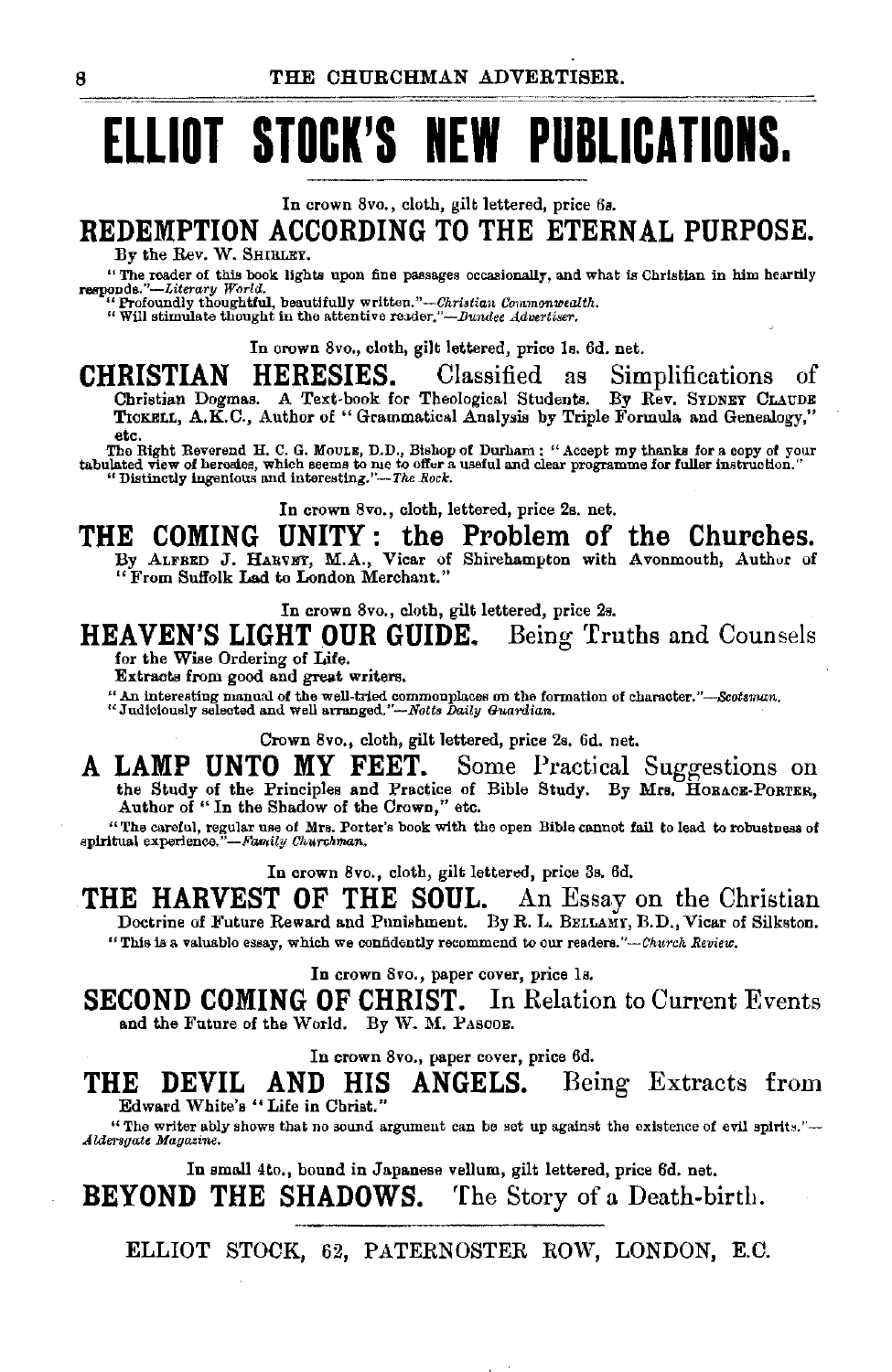#### **SECOND EDITION NOW READY.**

In square crown 8vo., handsomely bound in cloth, and fully illustrated. Price 6s. net.

# A MINSTER GARDEN. A CAUSERIE OF THE OLD TIME AND THE NEW.

By the DEAN OF ELY.

A Charming Succession of Gossiping Chapters. Whith many quaint and picturesque Hlustrations of the glooks and Corners of Elp Cathedral and its Surroundings.

"A delightful book; contains numerous pleasing illustrations of Ely Minster and garden) and the cover is tastefully designed."-Church Bells.

"It is a book to possess and dip into very often, betraying the personality of the writer, and teaching much that is well worth learning of the past, especially that past connected with the old minster."-Bookman.

" In this volume Dean Stubbs reveals himself as a verse writer of no mean ability."-Globe. "Succeeds in bringing before us the wealth of historical, legendary, literary, and scenic material connected with Ely."-Daily Graphic.

"A book which has infused into it the charm and the calm restfulness of the cathedral close. The Dean gives us an olla podrida of history, poetry, anecdote and dialogue. There is a mingled flavour of scholarship, music, antiquarianism, and love of nature. Charmingly illustrated with features of beauty-spots of the cathedral and its surroundings."-Christian World.

LONDON: ELLIOT STOCK, 62, PATERNOSTER ROW, E.C.

#### STOUCHTON'S HODDER AND LIST.

**THE LIFE OF THE MASTER.** By Rev. JOHN WATSON, M.A., D.D. With sixteen full-page Illustrations in Colours by an Artist sent specially to Palestine. Royal 8vo., cloth, 25s. net.

Turnage interactions. In an anti-section of Christ as it is Christmas in the over-living<br>
(Prospecties on application.)<br>
"Dr. Watson's noble book is not so much a portrait of Christ as it is Christ Himself.... The ever-liv

Original Notes and Comments on Holy Scripture from Genesis to THE PULPIT BIBLE. Revelation. By Rev. JOSEPH PARKER, D.D. Strongly bound in Persian levant, £2 2s. net. (Prospectus

We have put a finite Public at the head of our of Gift-book' notices because it would not be asy to find one of more dignified form and greater usefulness."—Spectator.

ind one of more digital or the and greater usualless. --spectator.<br>"Or, Parker has produced a volume which will not only keep his memory green for ages to come, but will<br>also be of incestimable service to many. It ought to

**CULTURE AND RESTRAINT.** By Rev. HUGH BLACK, M.A., Edinburgh. Second

Edition. Crown 8vo., cloth, 6s.<br>
"From the first page to the last the book is thoroughly well informed, fair-minded in the highest degree,<br>
"From the first page to the last the book is thoroughly well informed, fair-minded MACLAREN.

**APOSTOLIC OPTIMISM, and other Sermons.** By Rev. J. H. JOWETT, M.A., Birmingham. Second Edition. Crown 8vo., eioth, 6s.<br>its bracing air, and take in its great horizons, we were alize a<br>free volume is a great refreshment.

THE CHURCH'S ONE FOUNDATION. Christ and Recent Criticism. By the Rev. W. ROBERTSON NICOLL, LL.D. Second Edition. Crown 8vo., cloth, 8s. 6d.

**THE PROGRESS OF DOGMA.** Being the Elliott Lectures, delivered at the Western Theological Seminary, Allogheny, Penna., U.S.A. By JAMES ORR, M.A., D.D., Professor of Apologetics and Systematic Theology, United Free Church C

LONDON: HODDER AND STOUGHTON, 27, PATERNOSTER ROW, E.C.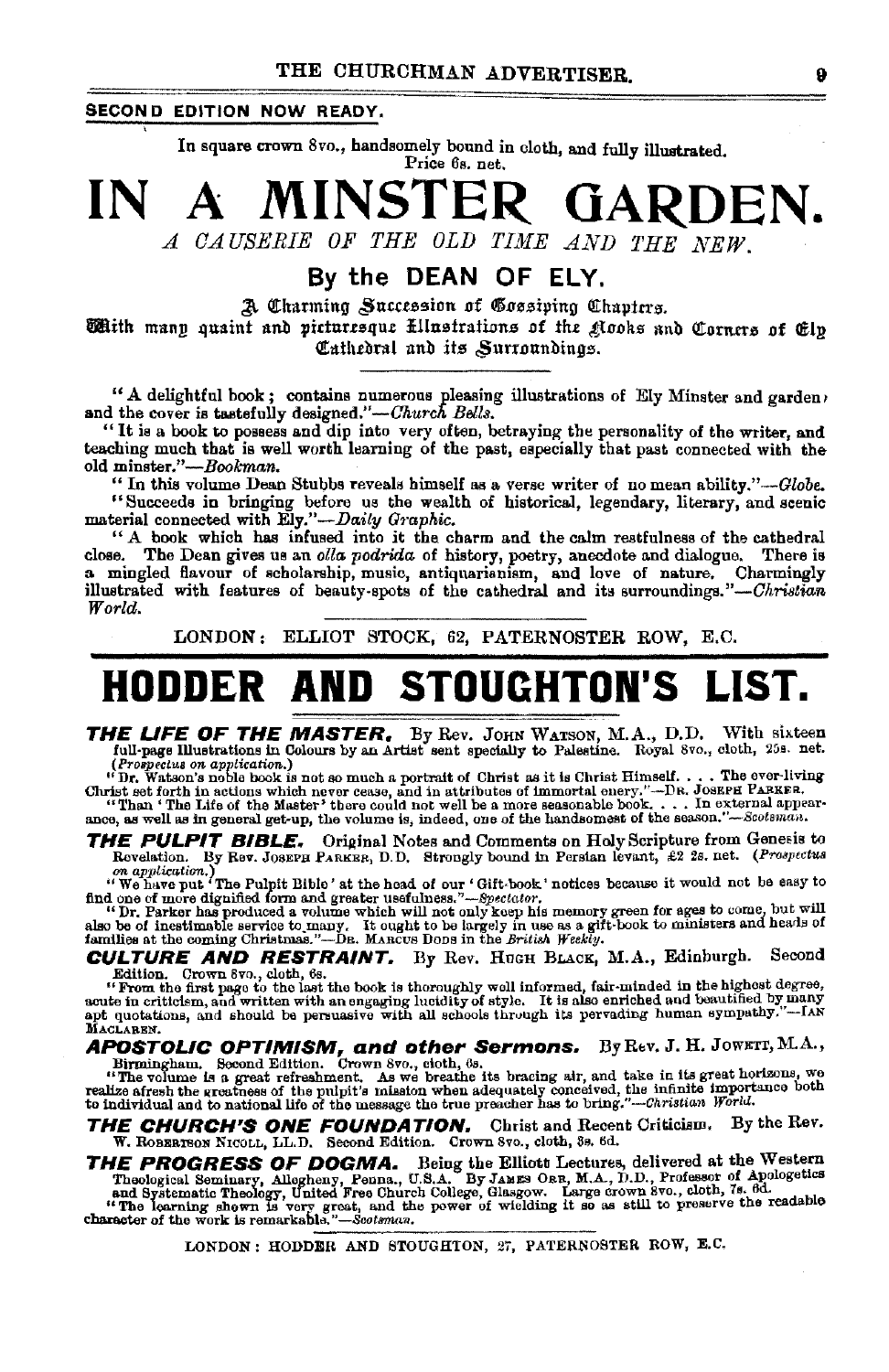### EDUCATIONAL.

# DOVER COLLEGE.

Deadmaster: REV. W. C. COMPTON, M.A.

HXHIBITIONS (£20) for Sons of Clergy. Full Fees, £80. Recent Successes include Six Scholarships (open) at Oxford and Cambridge. Nineteen out of twenty-one passed direct, first try, into Woolwich and Sandhurst.

Every Boy has a separate Bedroom.

SEPARATE JUNIOR SCHOOL FOR BOYS UNDER THIRTEEN.

#### CATHEDRAL WORCESTER SCHOOL. KING'S

Head Master: Rev. W. H. CHAPPEL, M.A.,

Formerly Scholar of Worcester College, Oxford, and lately Assistant and House Master at Mariborough College.

First-Grade Endowed School. Public School Education at moderate cost. Twenty King's Scholars receive Tuttion Free. Election annually in November. Valuable Exhibitions at the Universities. Spacious modern Boarding House. He

For Prospectus and Honour List apply, THE HEAD MASTER, SCHOOL HOUSE, WORCESTER.

#### *GRAMMAR SCHOOL.* DAVENTRY

Founded A.D. 1600.

PUBLIC SCHOOL EDUCATION at moderate cost. Resident staff of University Graduates in Honours.<br>Entrance scholarships. Special terms for sons of clergy and medical men. Sound Church teaching.<br>Healthy situation, 800 feet above Fives' Court. Experienced Matron.

Entrance Scholarship for Sons of Clergy naturally reducing Fees.

For Prospectus apply: REV. H. JOHNSON, Head Master.

# WARWICK SCHOOL.

HEAD MASTER: ROV. R. PERCIVAL BROWN, M.A., LATE SCHOLAR OF TRINITY COLLEGE, CAMBRIDGE.

#### Fees, £60.

THE School was chartered by Edward the Confessor. Buildings entirely modern on beautiful and healthy country site. Chapel, Gymnasium, Sanatorium, Workshop, Fives' Court, Bicycle House, etc. Excellent boarding-houses for ov and Navy classes. Leading Exhibitions of £50. Boys may enter the Junior House from the age of eight.

# THE FERNS, 133, GREEN LANES, N.<br>(Near Highbury New Park, London.)

MRS. WATKIN (successor to the MISSES BIRCHALL) receives a limited number of RESIDENT PUPILS.<br>Large Staff of highly-qualified Teachers. Home comforts and loving care, combined with a high-class<br>education, based upon Ewangel to Clergymen, Parents, etc.

SPECIAL ABRANGEMENT FOR ENTIRE CHARGE OF PUPILS FROM ABROAD.

#### NOW READY. CHEAP AND NINTH EDITION.

In demy 12mo., tastefully printed and bound, 1s. 6d. post free.

#### NOTES. FOR BOYS (and their Fathers) on Morals, Mind, and Manners. By "AN OLD BOY."

"The advice is simply excellent. It is practical, minute, and although high-toned, not too stringent." -Literary World.

"The teaching is high-principled, liberal-minded, and drawn from practical experience."-Ckristian World. "An admirable little volume, full of sound sense and wise suggestions, pienty of sympathy. with wholesome liberty."-Daily News.

ELLIOT STOCK, 62, PATERNOSTER ROW, LONDON, E.C.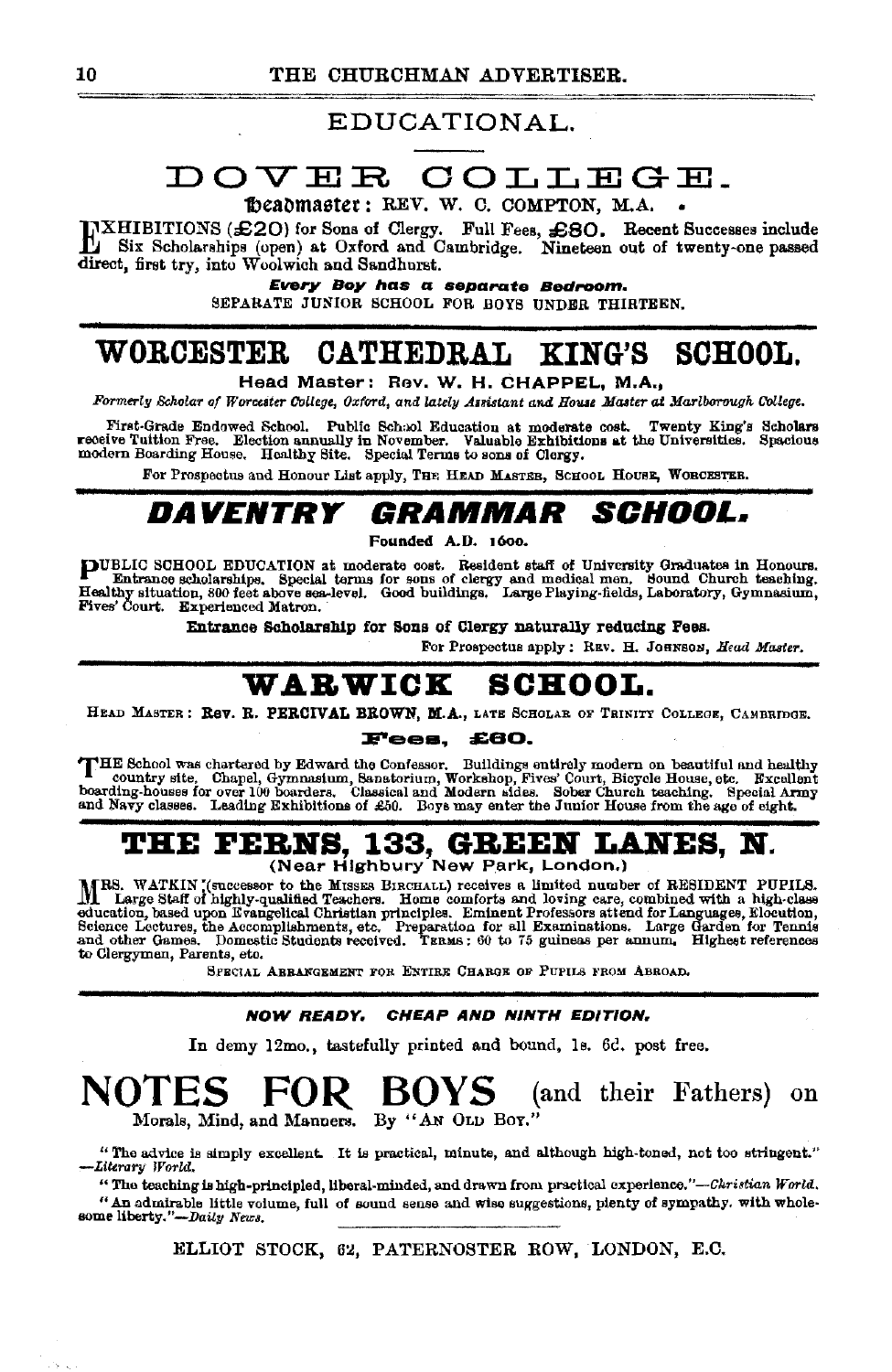# THE MORAVIAN MISSIONS.

(ESTABLISHED 1732.)

Oldest Protestant Missions to the Heathen--First to the Lepers.

About one in sixty members is a Missionary. There are gathered under their care from darkest heathenism nearly 100,000-i.e., more than three times as many as the Parent Church. To help these devoted people whom God so blesses, and who, in the preponderating proportion of their Missionaries, are so largely doing the work of other Churches,

### THE LONDON ASSOCIATION IN AID

Was formed in 1817. The following are some of many pressing needs for which

### **Earnest Prayer and Support are Sought.**

FOR GENERAL FUND-largely increased annual help of at least £4,000 if existing Missions are to be maintained and Deficiency averted.

FOR THE LEPER HOME, Jerusalem, where Inmates have doubled in number, funds are still wanted to complete the provision of a larger Water Reservoir.

FOR LABRADOR, hitherto self-supporting, but crippled for a time in its resources, +2.000 annually is required for a few years, until the Mission can be re-established. For this need, and to avert loss to the General Fund, an ADDITIONAL Fund is being raised.

### CONTRIBUTIONS WILL BE THANKFULLY RECEIVED

and information given by the REV. W. WETTON COX, at the Offices of the LONDON ASSOCIATION, 7, New Court, Lincoln's Inn, LONDON, W.C., who will also gladly arrange for Meetings, Sermons, Lectures, etc.

# ORPHAN WORKING SCHOOL. FOUNDED 1758.

500 FATHERLESS CHILDREN OF BOTH SEXES ARE **MAINTAINED AND EDUCATED.** 

> Senior School-MAITLAND PARK, N.W. Junior School-HORNSEY RISE, N. Conbalescent Home-HAROLD ROAD, MARGATE.

Patrons: His Majesty THE KING, Her Majesty QUEEN ALEXANDRA. President: Field-Marshal H.R.H. the DUKE OF CAMBRIDGE, K.G.

Treasurer-HORACE BROOKS MARSHALL, Esq., M.A., J.P., D.L., Sheriff of the City of London.

NEW ANNUAL SUBSCRIPTIONS AND DONATIONS ARE URGENTLY NEEDED

so that the work of the charity to the Special Coronation Year Fund may be fully maintained.

Two Votes are allowed at each Election for every Guinea subscribed.

OFFICES: 73, CHEAPSIDE, E.C. SECRETARY: ALEXANDER GRANT. BANKERS: LONDON JOINT STOCK, PRINCES STREET, E.C.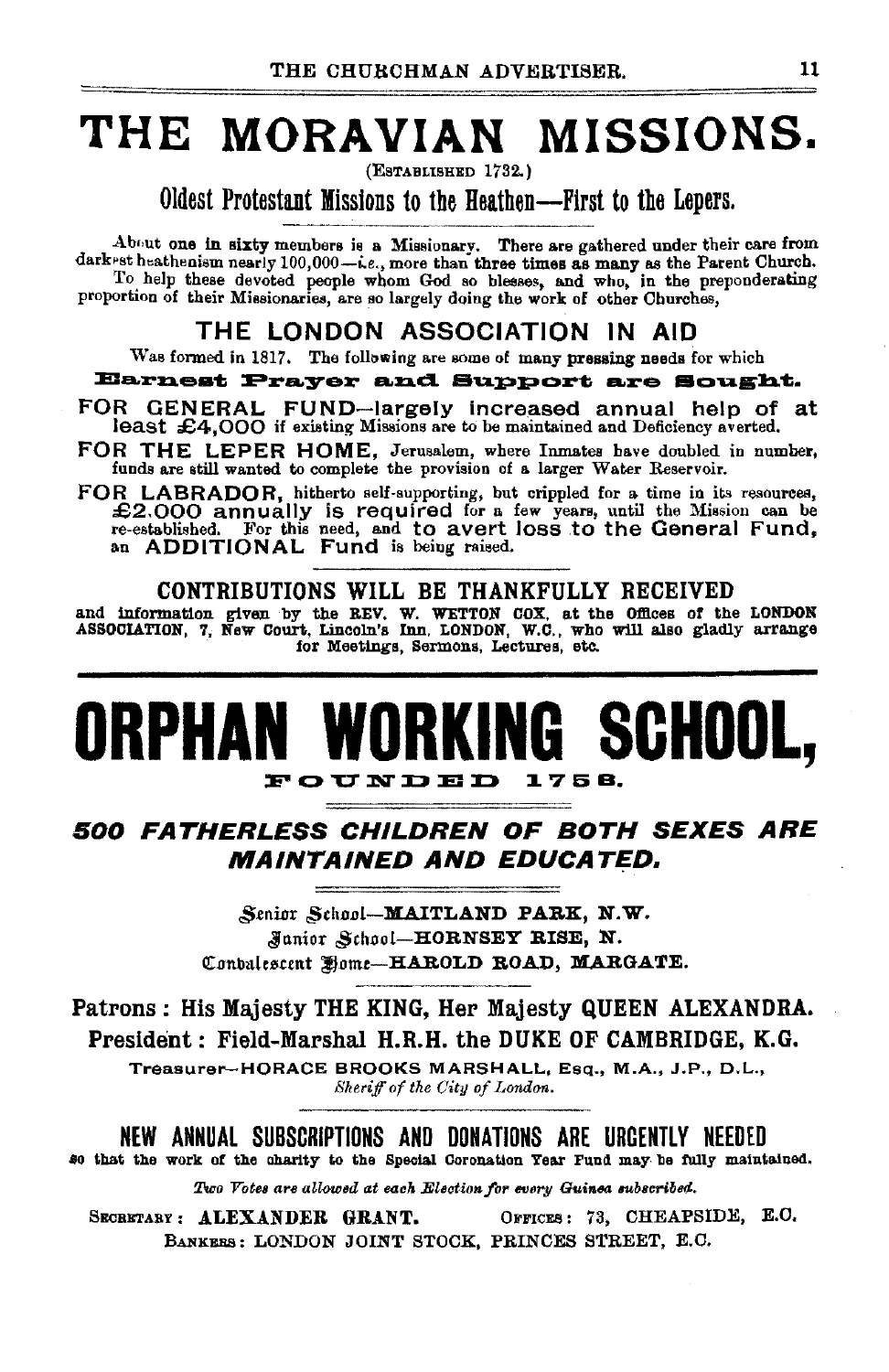# The *Mational* Protestant Church Union.

To Promote the Principles of the Reformation as set forth in the Prayer Book and Articles of the Church of England.

President-W. D. CRUDDAS, Esq. Chairman-The Rev. Prebendary H. W. WEBB-PEPLOE, M.A. Treasurer-T. VICTOR BUXTON, Esq., J.P. General Secretary-Sir C. ROBERT LIGHTON.

The Committee EARNESTLY APPEAL for the INCREASED SUPPORT of 1,000 NEW MEMBERS to enable them to extend the publication and lecture work of the Society. Full particulars of the Society's objects and operations and terms of membership can be obtained on application to the Secretary,

### OFFICES OF THE UNION, 324. REGENT STREET, LONDON, W.



# Spanish & Portuguese Church Aid Society.

President: RIGHT REV. BISHOP INGHAM, D.D.

HELP URGENTLY NEEDED.

The Bishop of Durham writes, Oct. 30, 1901: "The Society's work has a VERT WARM PLACE IN MY HEART."

Contributions will be gratefully received by the Rev. H. E. Noyes D.D., or by the Rev. THOS. -- PULVERTAFT, M.A., Secretary, Church House, Westminster, S.W.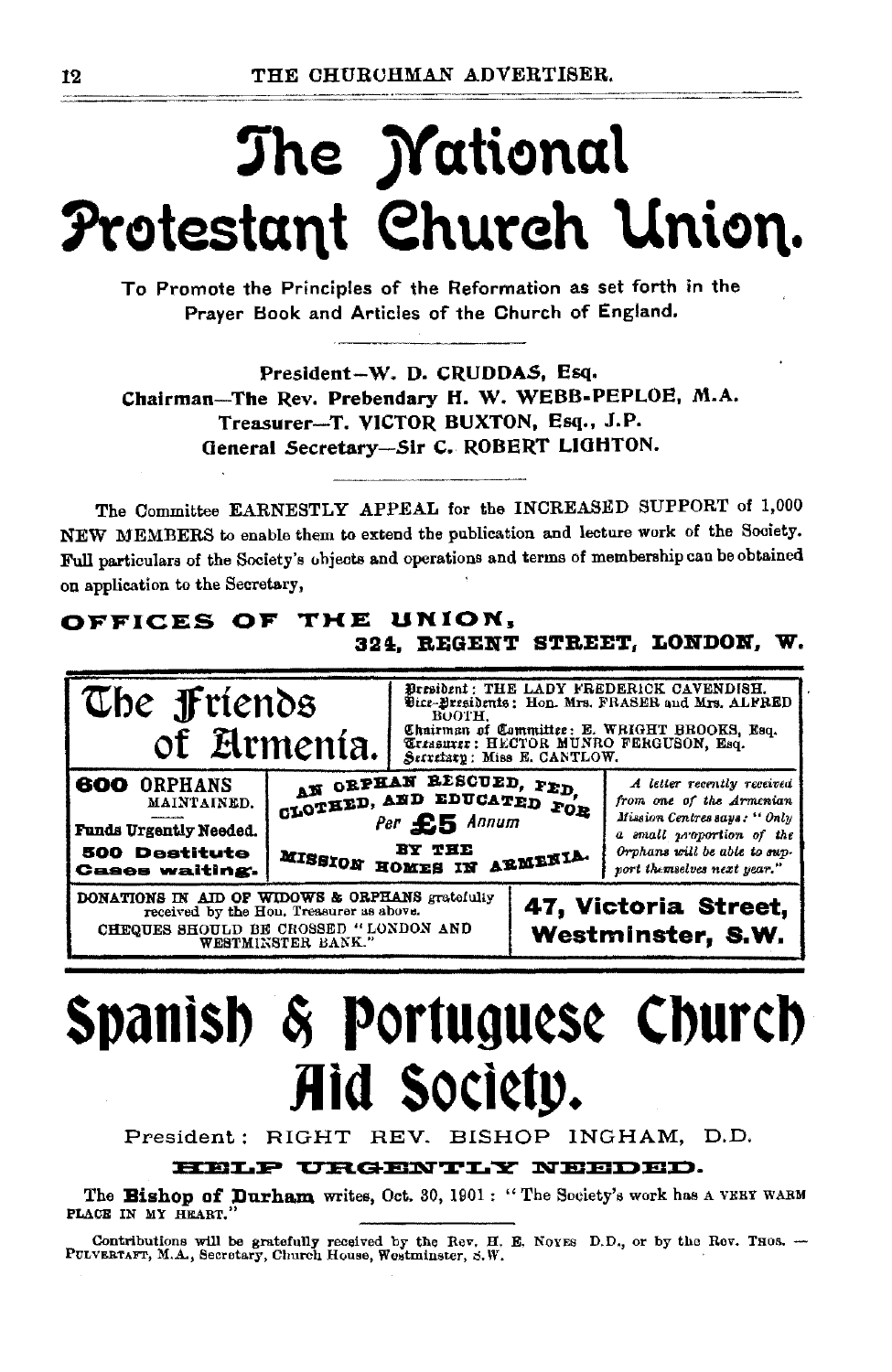**ECCLESIASTICAL INSURANCE OFFICE, LIM.**<br>FIRE INSURANCE. BURGLARY INSURANCE. GLASS INSURANCE.<br>The Surplus Profits are devoted to Institutions, stc., for the benefit of the Glergy and of Cally and or Cally and the Surplus Pr

"This is a serious attempt made In good faith to help the Clergy to help themselves, and to husband the existing resources of the Church."-*Guardian.* 

# CLERGY PENSIONS INSTITUTION. FOUNDED 1886. INCORPORATED 1892. The distinguishing characteristic of the scheme of the Institution may be concisely stated in the three

words, "Self-belp aided." Clergymen who wish to secure the benefits of the Institution for themselves or their<br>families, exercise self-help by making payments in purchase of Benefits; while Honorury Contributions are<br>appli

# SOCIETY FOR RELIEF OF PERSECUTED

Poor Jews in Jerusalem have suffered most severely this last year from disease and water famine. Relief given in the year to 8.834 souls, besides employing 70 men daily on Abraham's Vineyard. Many more ask for work.

**FUNDS URGENTLY NEEDED** for Food, Fuel, and Employment.

*Hon. Treasurer:* F. A. BEVAN, 54, LoMBARD STREET, E.C. *Secretary:* E. A. FINN, 41, PARLIAMENT STREET, s.w.

# ''LIBERATOR" RELIEF FUND.

£10,000 required to Relieve New and Urgent Cases.

HUNDREDS of aged and afflicted victims, so cruelly robbed of their life-saYings by the great Liberator Fraud, just as they were hoping to enjoy the fruit of their industry and thrift. Many of them are members of the Church of England. Cheques and P.O.'s should be sent to the Secretary, Rey. J. STOCKWELL WATTS, 16, Farringdon Street, E.C.

THE MISSIONS TO SEAMEN.



 $\mathit{Vice-Patrons:}$ H.R.H. THE DUKE OF Cobnwall and York,<br>K.G.

THE FOUR ARCHBISHOPS.

THE BISHOPS, etc.<br>Labours aftoat and<br>ashore, at home and<br>abroad, among seamen of all classes and na-<br>tions, fishermen, barge-<br>men, and emigrants,<br>Seventy-three harbours are occupied. Expenditure in 1900, £49,166.

Increased Contributions and Offertories, urgently needed, should be forwarded to the Secretary, Commander W. DA'r.SON, R.N., 11, Buckingbam St., Strand, London, W.O.

CHRISTIAN EVIDENCE SOCIETY, 26, CHARING CROSS, S.W.

President-THE ARCHBISHOP OF CANTERBURY. ot~~~:si::~~-;;!!~-~H~· ~~~~BJal'k~i. Treasurer-H. GOSCHEN, Esq. Seoreta.ry-&BV. 0. LLOYD ENGSTIWM.

Bankers--MESSRS. BARCLAY & CO., Pall Mall ::<br>East, S.W.

Objects. --To declare and defend Christianity<br>as a Divine Revelation, by Lectures, Sermons,<br>Classes for Study and Examination (with<br>prizes, etc.), Publications (books and tracts), correspondence, and interviews. An Evidential Mission, in London and great provincial centres, of the highest order will (D. v.) com-<br>mence January, 1902.

FUNDS MOST URGENTLY NEEDED.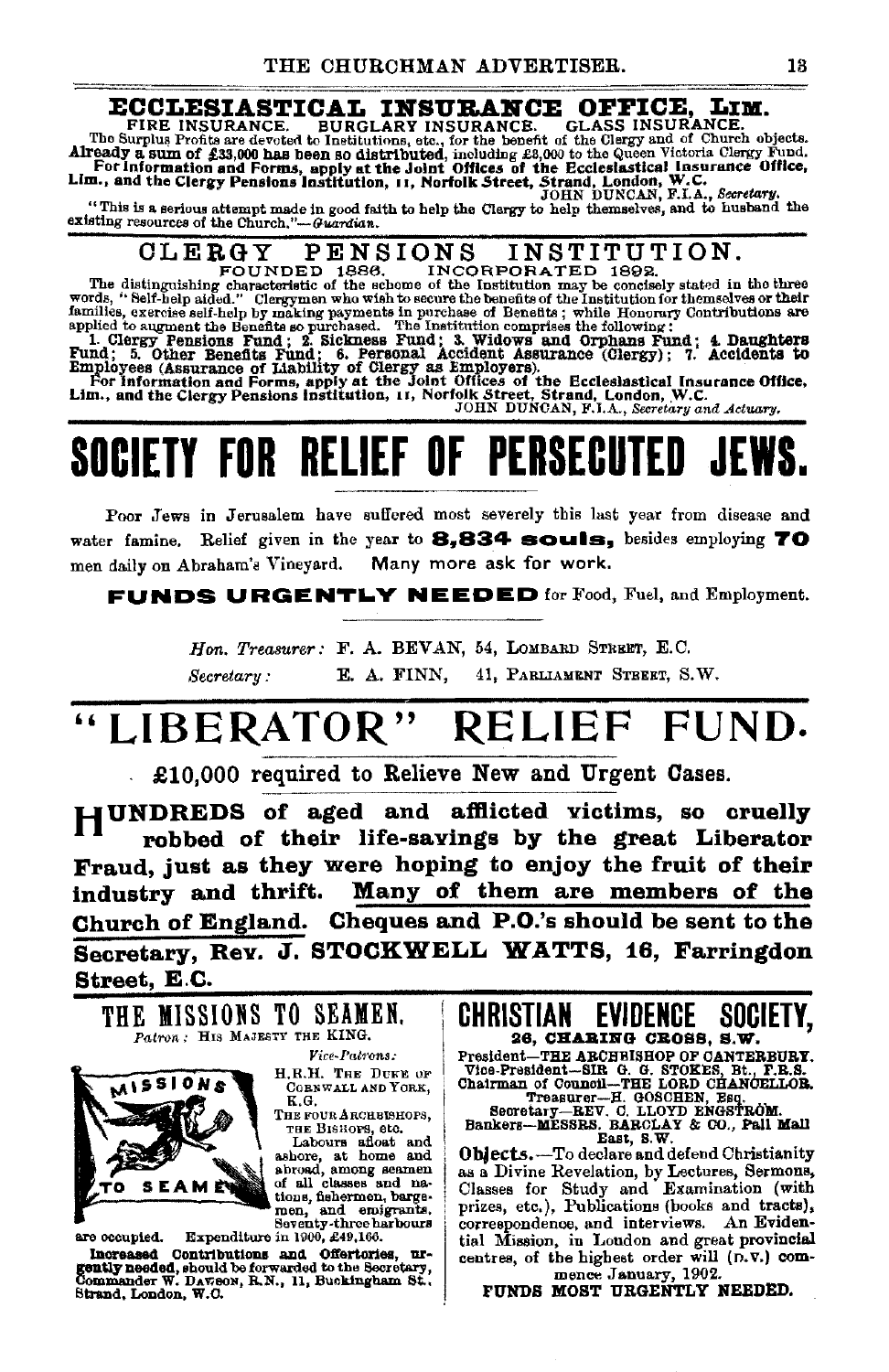## PROTESTANT REFORMATION SOCIETY.

The ONLY Mission to Roman Catholics in England.

(Established 1827.)

#### **MISSIONARY. EDUCATIONAL. EVANGELISTIC.**

Resident Missionaries to Roman and Ritualistic Centres.<br>
Resident Missionaries to Roman and Ritualistic Centres.<br>
Bende by the Rev. C. H. H. WEIGHT, D.D., M.A., Ph.D., Clerical and General Superintendent<br>
Educational Lante

Equipament Lantern Lectures on Charles Hanger of the Secretary.<br>Charles of the subsection dealing with subjects of present importance.<br>Donations, Subscriptions, or requests for Lectures or Sermons should be addressed to th

WALTER A. LIMBRICK. Secretary. 62. Berners Street. London. W.

### **THE PROTESTANT ALLIANCE**

**IS** 

#### The **OLDEST Society**

Which has for its object the UNION OF ALL PROTESTANTS in maintaining the Scriptural Principles of the Reformation against Ritualism and Romanism. It is

rhe ONLY **Society** 

Having an ILLUSTRATED Protestant Monthly Paper, poet free to Members. A copy of the current issue will be sent GRATIS on application.

Contributions in support of the general work of the Protestant Alliance will be thankfully received by S. W. BRETT, SECRETARY, 430, STRAND, LONDON, W.C.

Mrs. Harcourt Mitchell writes: "Churchwomen should support an organ of their own."

"The Churchwoman" is published specially for Churchwomen, therefore Churchwomen should support

# Churchwoman.

# ÅN ILLUSTRATED DEVOTIONAL AND PRACTICAL REVIEW.

EDITED BY

G. M. IRELAND BLACKBURNE and H. P. K. SKIPTON.

Published every Friday, Price 1d. Annual Subscription, 6s. 6d., post free.

THE CONTENTS DURING THE PAST YEAR HAVE INCLUDED: "Reasons Why." **Articles** 

By the late MIss CHARLOTTE M. YONGE. "The China Cupboard."

By MISS CHRISTABEL COLERIDGE. "Sunday by Sunday."<br>By the Ray. MELVILLE SCOTT.

Hymn Tunes.

By ARTHUR HENRY BROWN.

**TELCES**<br>
By the VERY REV. PROVOST BALL, MRs. BEN-<br>
BON, MRS. JEROME MERCIER, and other<br>
writers of note, while the general contents in-<br>
clude a Devotional Kalendar and Teaching,<br>
Leaders and well-informed Notes on Curren views of Books, and Correspondence.

Specimen Copies sent post free upon application.

PUBLISHING OFFICES: 2, EXETER STREET, STRAND, LONDON, W.C.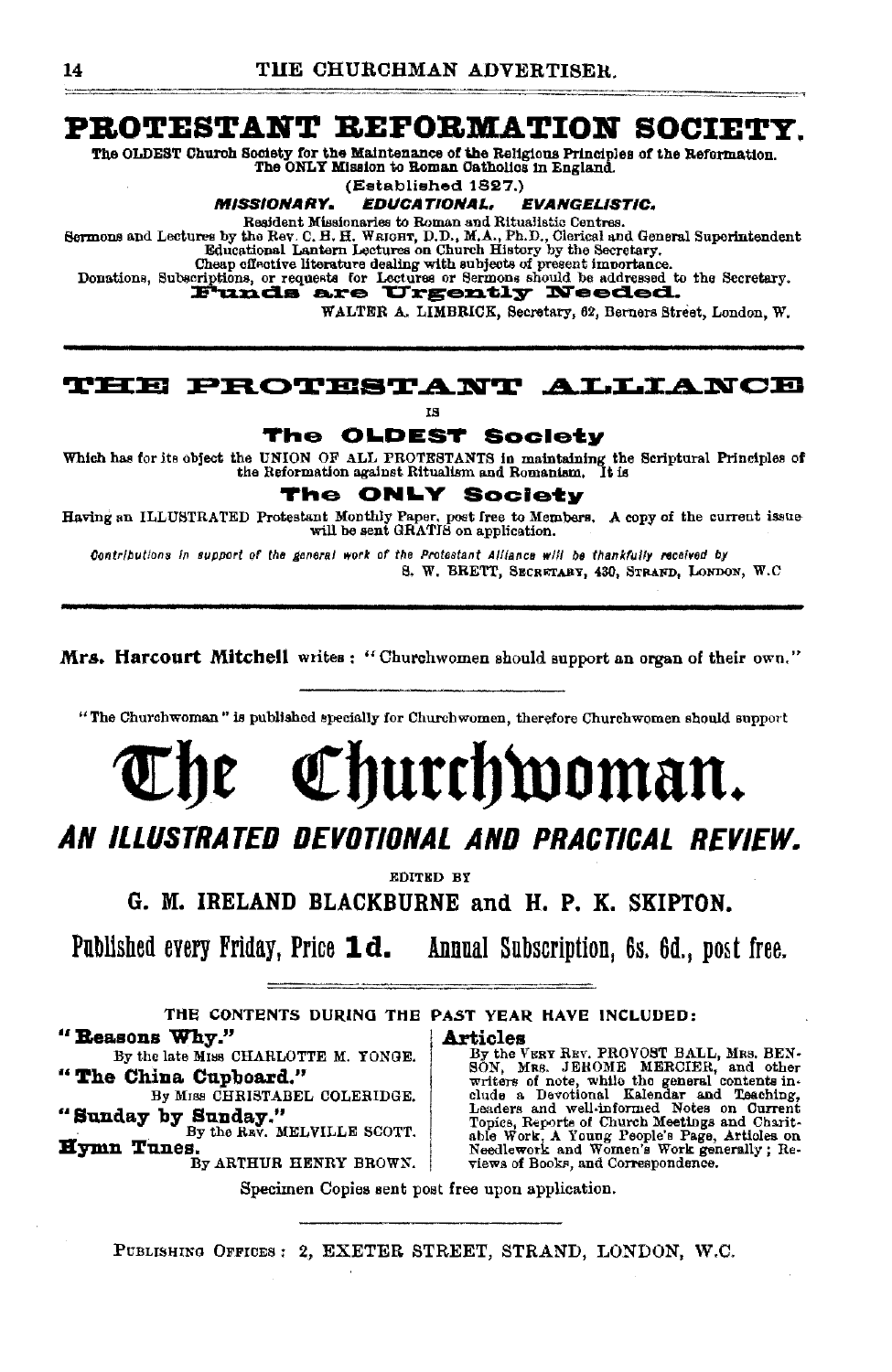# COOK'S SELECT CONDUCTED TOURS.

NORWAY, SWEDEN, DENMARK, Etc.

WESTERN NORWAY. Leaving every Tuesday and Saturday. 15 guineas.<br>ALLO NORWAY. Leaving every Tuesday and Saturday. 15 guineas.  $DENMARK AND NORMAY.$  Leaving June 2, 16, 30, etc. SOUTHERN AND WESTERN NORWAY. Leaving June 20, July4, 18, etc. 20 guineas. EASTERN AND WESTERN NORWAY. Leaving June 13, 27, July 11, etc. 21 guineas. CAPITALS OF DENMARK, SWEDEN, AND NORWAY. Leaving June 16, July 14,

[etc. 32 guineas.<br>Leaving June 11. NORTH CAPE, SWEDEN, DENMARK, RUSSIA, etc. SCANDINAVIAN AND RUSSIAN VACATION TOUR. Leaving July 8. Also Steamer Cruises at frequent intervals.

Inclusive fares, providing travel, hotels, carriage and steamer excursions, fees, transfers, conveyance of baggage, conductor, etc. Descriptive and illustrated programmes of conducted and independent tours free on application.

THOS. COOK & SON, Ludgate Circus, London, and Branch Offices.

BOOKS PURCHASED

*In response to many applications from persons in different parts of the country,* MR. ELLIOT STOCK *has arranged to Purchase Libraries and Oases of Books from those who wish to dispose of them. On receipt of a list*  of the Books for Disposal, an estimate of their *value ·will be forwarded, and the agreed amount will be paid in cash, or given in· new books, as may be desired. All applications for the Sale of Books should be made to-*

ELLIOT STOCK, 62, Paternoster Row, London, E.C.



Now READY. In crown Svo., cloth, gilt-lettered, price 3s. 6d.

# Alfred the Great : A CHRONICLE PLAY IN SIX SCENES.

By W. H. PINDER..

"The action of the play is brisk and pleasantly stimulating."—Western Times (Exeter).<br>"Its literary qualities make it more than worthy of perusal, and its dramatic possibilities may be found<br>deserving of attention by thos

ELLIOT STOCK, 62, PATERNOSTER ROW, LONDON, E.C.